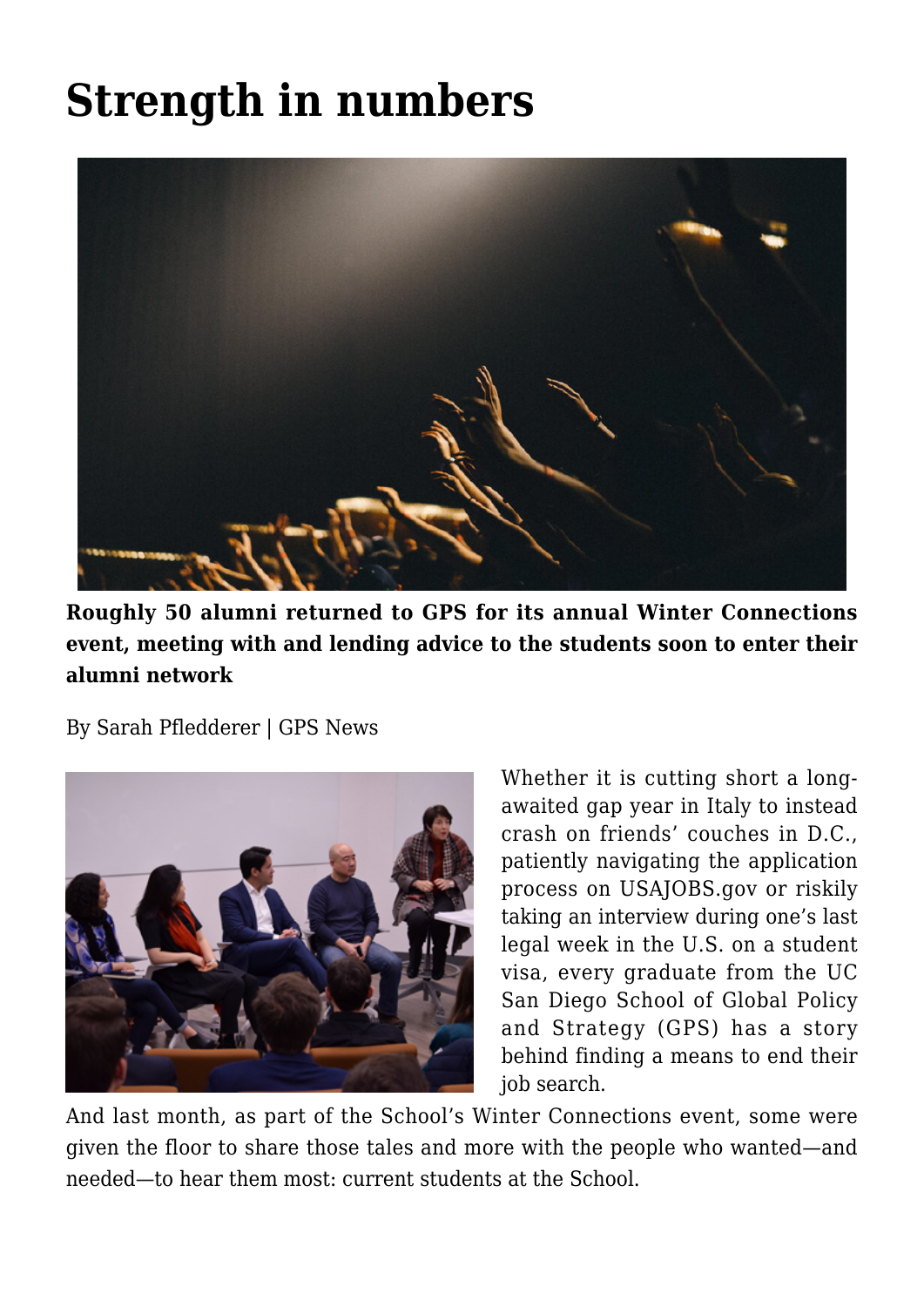Roughly 50 alumni returned to campus Jan. 27-28 for the annual networking event. Now in its eighth year, Winter Connections offers current students of the School the opportunity to pry into the lives and careers of professionals who once were in their shoes—and receive from them no-holds-barred responses about the elations and hardships that lie ahead.

The 2017 event comprised an entire day of information sessions led by alums, as well as an informal dinner. Early-morning mock interviews between students and more alumni anchored the second day.

While a focus of the two-day affair was what happens after graduate school, some alumni opted to backpedal to the present in their information sessions, encouraging students to not lose sight of the fact they must do well now to prosper later.

"If you can be one of the top students here, the sky is the limit," encouraged Victor Tineo '11, an international economist at the U.S. Department of Treasury. "If you have the skills and motivation to do really well at this school, take that mindset and conscientiousness to your job and your job search. You won't only get a job, but you also will do well in your work."

Quantitative proficiencies and econometrics, other alumni noted, are skills students should tout when on the job hunt.



Matt Siordia '12, a Mexico desk officer at the International Trade Administration, noted "it's a combination of understanding the numbers and using that to shape policy" that sets GPS graduates a part in the workplace—"and knowing how to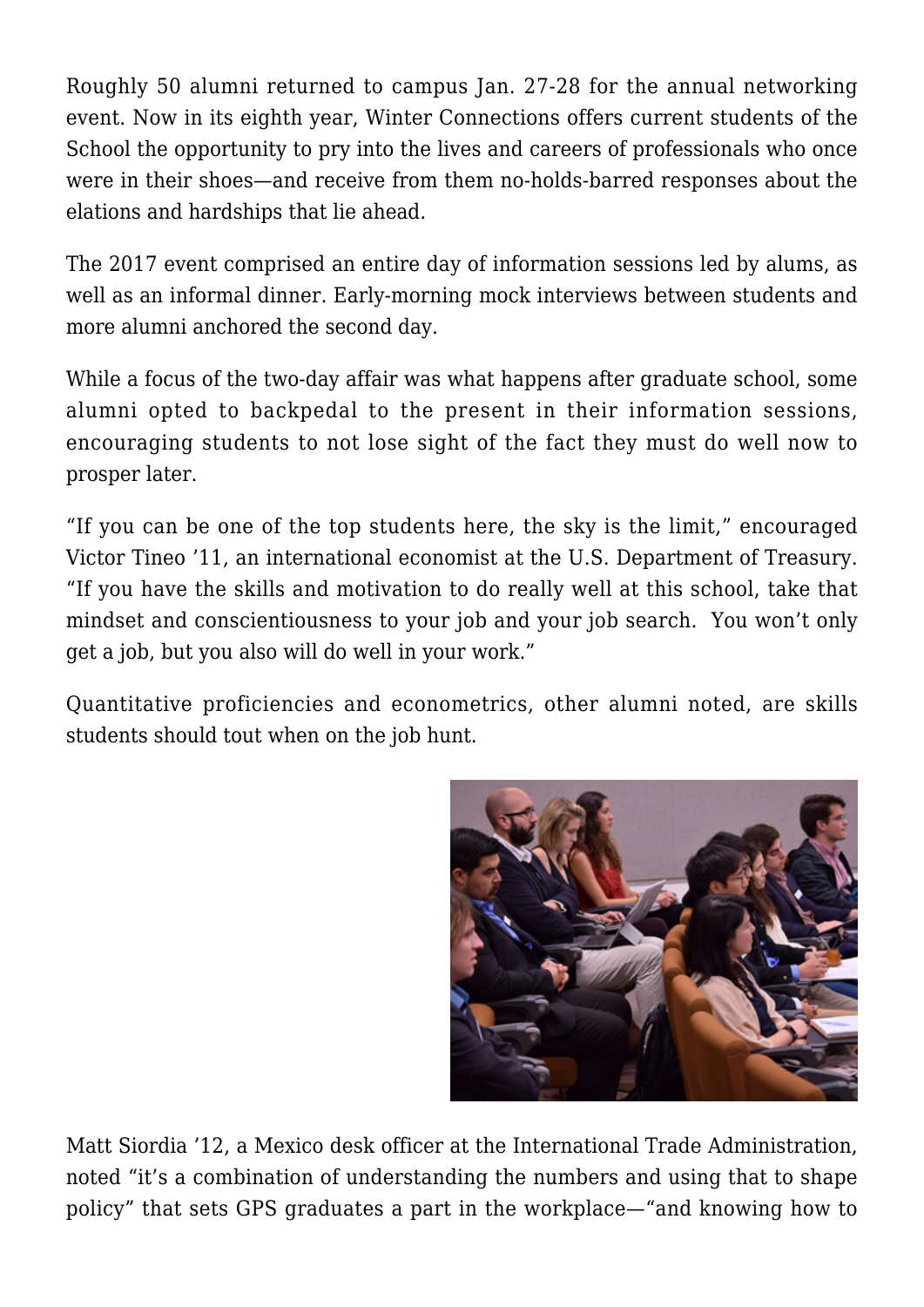speak normally about the numbers to other humans," chimed in Alison Miranda '03.

Miranda, as deputy director of impact evaluation at Social Impact, said she still often uses her Stata training from the School, including testing job candidates on their skill level.

Siordia, appropriately, pointed to Acting Dean [Gordon Hanson'](https://gps.ucsd.edu/faculty-directory/gordon-hanson.html)s Topics in International Trade course as what he applies most within the Department of Commerce.

In a broader stroke, Candice Yu '10 said the School's International Management track gave her a strong framework to evaluate policies as a senior policy analyst for Mercedes-Benz Research & Development North America.

Naturally, Professor [David Victor'](https://gps.ucsd.edu/faculty-directory/david-victor.html)s Economics of Energy Policy course proves useful in Yu's position, too, she said.

Aside from a mental strength in numbers, alumni also pointed to the School's strength in the number of alumni willing to help one another secure positions after graduation or later in their careers.

While Victor said "LinkedIn is your best bet to find an alum," other alums such as Sun Hwa Song '10 urged networking offline.

"Meeting alumni in person is the best way to forge a connection, just like today," said the statistical analyst at the World Bank.

Peter Foo '07, director of Chemonics International, summed up the School's power of networking well.

"The GPS alumni system is awesome," he said. "You can pretty much reach out to anybody, and they will respond to you."

Later in the day, UtilityAPI CEO Elena Lucas '12 concluded her information session with a demonstration of Foo's praise.

"If anyone would like to talk more, come with me to Home Plate," she offered.

## **GPS alumni scheduled to speak at 2017 Winter Connections included:**